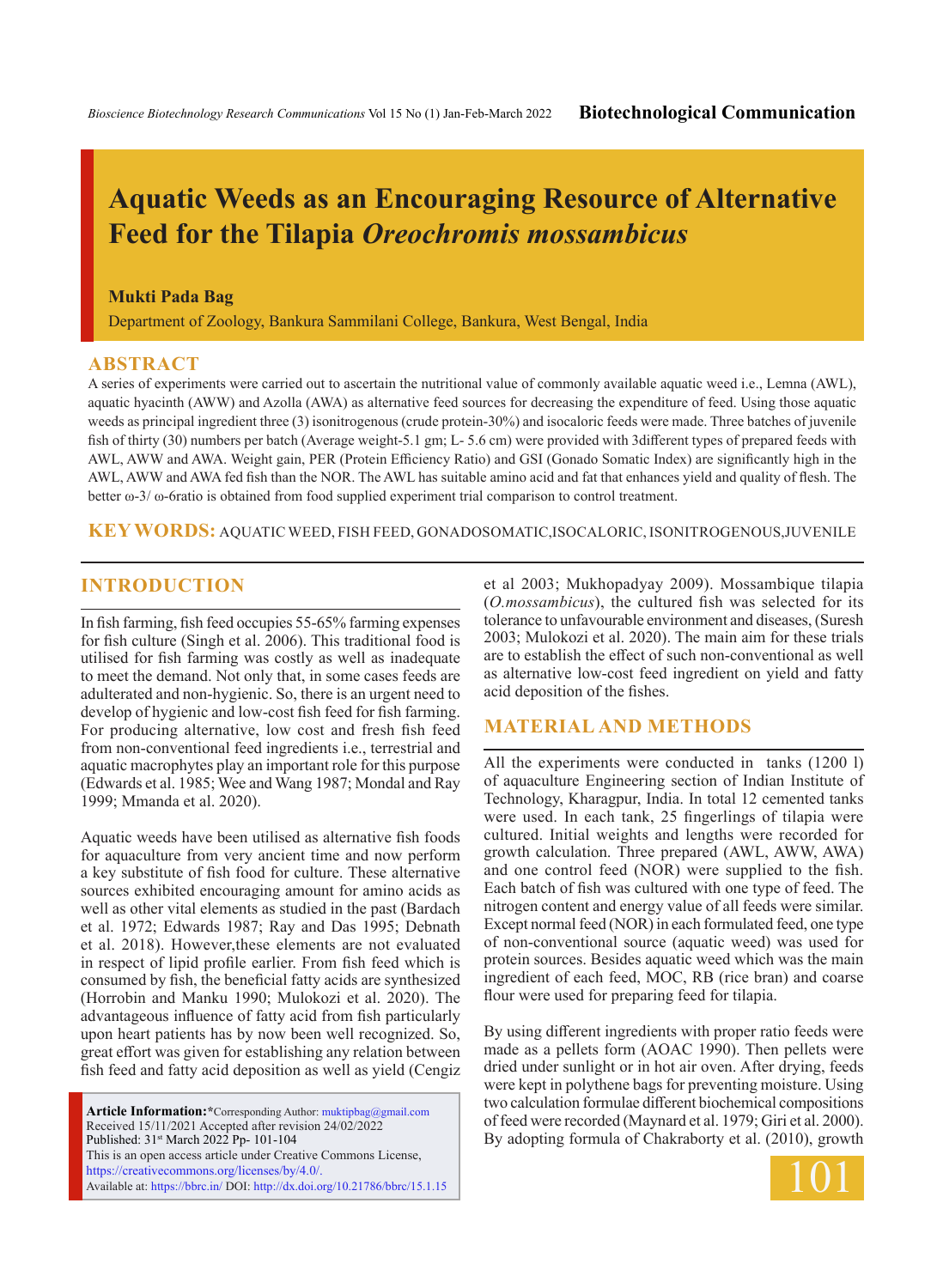performance and feed consumption are calculated (table 2). Lipids from all samples were collected (Bligh and Dyer 1959). Then MUFA was prepared (Christie 1982). Next FAME was made (Mangold 1969; Dahlgren 1979; Misra et al. 1984). ANOVA was run to determine the effect of food. GSI and HSI of the experimental fishes were measured by removing gonads and liver from the body respectively.

## **RESULTS AND DISCUSSION**

The maximum growth in weight of (93.44g) was recorded from AWL supplied foods. The growth of other tanks was recorded as follows AWW (74.55g) AWA (70.11g) and NOR  $(58.32)$  (Table 2). The maximum  $(13.8cm)$  and minimum (10.8cm) length of fish was observed from NOR and AWA supplied trial respectively. The food consumption value of different trials was calculated. As desire maximum (3.19gm) food intake was observed from AWL and lowest (2.01gm) from NOR. The total amount of feed intake (in g) in three treatments is not differed significantly. So, feed acceptability is almost similar in all treatments but it is significantly less in NOR treatment. As feed acceptability is low in NOR so feed conversion ratio (FCR) is highest in control experiment which is not desirable. The lowest (0.52) and highest (0.98) specific growth rate were observed in NOR and AWL fed treatment respectively. The protein efficiency ratio (PER) was significantly differed (P<0.05) from different treatments. The Value of PER (highest-2.56 in AWL and lowest-0.75 in NOR) was recorded during the experiment. The obtained value of HSI (highest-2.81 in AWL and lowest 2.41 in NOR) presented in table 3. The recorded GSI value shows same tendency as HSI values.

| Table 1. Chemical ingredient of three aquatic weeds (lemna,<br>water hyacinth and azolla) |       |            |            |  |  |  |  |
|-------------------------------------------------------------------------------------------|-------|------------|------------|--|--|--|--|
| Composition                                                                               | AWL   | <b>AWW</b> | <b>AWA</b> |  |  |  |  |
| DM                                                                                        | 91.61 | 91.42      | 91.31      |  |  |  |  |
| Organic matter                                                                            | 82.82 | 81.58      | 82.65      |  |  |  |  |
| Crude protein                                                                             | 25.14 | 20.17      | 20.36      |  |  |  |  |
| Crude lipid                                                                               | 8.07  | 6.95       | 8.80       |  |  |  |  |
| Ash                                                                                       | 8.79  | 9.84       | 8.66       |  |  |  |  |
| Nitrogen free extract                                                                     | 41.23 | 44.55      | 44.07      |  |  |  |  |
| Fibre                                                                                     | 8.38  | 9.91       | 9.42       |  |  |  |  |
| Calorific value                                                                           | 4.76  | 4.69       | 4.65       |  |  |  |  |

For description of fatty acid profile minimum 14 fatty acids (FA) are required, yet 15 FAs recorded (Ackman 2000). At running trail, 26 FAs were recorded from different samples (carcass and food). Outcome was identical to the findings of temperate and tropical aquaculture (Zenebe et al. 1998; Ackman et al. 2002). Regarding fatty acids, experimental fish showed variation with IMC. The fatty acid profile of present fish had a great relation with other findings (Andrade et al.1995; Zenebe et al.1998; Mmanda et al. 2020; Bag 2021). Particularly 20:3n-9 FA indicated the FA deficiency by its presence (Watanabe 1982; Bag 2021).

The fatty acid (saturated) was estimated greater in amount when compared to MUFA, DUFA and PUFA. In AWA fed fish, the saturated fatty acid (SFA) content (%) was maximum (55.2) and lowest value (47.4) was recorded from NOR fish. As far as MUFA (Mono Unsaturated Fatty Acid) content  $(\%)$  was concerned the highest value (26.9) also obtained from AWW fed fish. In case of PUFA (Poly Unsaturated Fatty Acid) content highest value was observed in NOR (15.06) followed by AWA (14.8), AWW (13.43) and AWL (14.33). The ω3fatty acid which was vital for human health, recorded highest (13.8) in AWL fed fish. On the contrary ω6 fatty acid was measured highest (9.5) in NOR. The  $\omega$ 3/ $\omega$ 6 proportion was maximum (1.94) from AWL fed treatment succeeded by AWA (1.54), AWW (1.42) and NOR (1.20).

During trials, main parameters of water for the experimental tanks were in tolerable range for tilapia (Ballarin and Hatton 1979). The fish fed with AWL feed obtained highest weight gain. This refers the AWL feed accepted by cultured fish was fine. For this reason, highest feed acceptability was observed in AWL fed treatment. The low FCR value was desired for any fish culture. Low FCR indicates low loss of fish feed which reduced the cost of feeding. It can also make fish farming more profitable. Another important parameter i.e., PER which was appreciably superior in AWL feed treatment as compared to the others which implied that better and balanced quality of protein must be available in AWL feed where Lemma was the key ingredient (Bag 2021).

| пинсан 1955). |                  |                  |                 |                  |  |  |  |  |
|---------------|------------------|------------------|-----------------|------------------|--|--|--|--|
|               | <b>NOR</b>       | AWL              | <b>AWW</b>      | <b>AWA</b>       |  |  |  |  |
| I W           | $6.12 \pm .12$   | $6.10 \pm 0.11$  | $6.12 \pm 0.12$ | $6.25 \pm 0.11$  |  |  |  |  |
| FW            | $58.32 \pm 0.62$ | $93.44 \pm 0.72$ | 74.55±0.12      | $70.11 \pm 0.58$ |  |  |  |  |
| I L           | $5.6 \pm 0.15$   | $5.7 \pm 0.21$   | $5.4 \pm 0.20$  | $5.7 \pm 0.23$   |  |  |  |  |
| F L           | $10.8 \pm 0.22$  | $13.8 \pm 0.20$  | $11.5 \pm 0.20$ | $10.8 \pm .20$   |  |  |  |  |
| F I           | $2.01 \pm 0.30$  | $3.19 \pm 0.30$  | $3.10 \pm 0.30$ | $3.08 \pm 0.30$  |  |  |  |  |
| S G R         | $0.52 \pm 0.06$  | $0.98 \pm 0.18$  | $0.77 \pm 0.19$ | $0.72 \pm 0.18$  |  |  |  |  |
| $(\%day-1)$   |                  |                  |                 |                  |  |  |  |  |
| FCR           | $3.31 \pm 0.19$  | $3.26 \pm 0.27$  | $3.73 \pm 0.13$ | $3.88 \pm 0.11$  |  |  |  |  |
| PER           | $0.75 \pm 0.05$  | $2.56\pm0.06$    | $1.80 \pm 0.07$ | $1.77 \pm 0.07$  |  |  |  |  |
| <b>HSI</b>    | $2.41 \pm 0.05$  | $2.81 \pm 0.05$  | $2.62 \pm 0.06$ | $2.60 \pm 0.05$  |  |  |  |  |
| GSI           | $.85{\pm}.03$    | $2.70 \pm 0.05$  | $2.08 \pm 0.07$ | $2.05 \pm 0.06$  |  |  |  |  |

In our experimental fish the above-mentioned FA (fatty acid) was absent. This finding reflected that those fish were not lack of fatty acid. For other fish like Bass in America, the same observation was reported (Gatlin and Nematipour 1993; Bag 2021).When ω3/ω6 ratio was low then it enhanced the thrombogenicity. Linolenic and linoleic acid require almost similar type of catalyst (Li et al. 1999). The ω3PUFA was comparatively beneficial than ω6 fatty acids. ω3 fatty acids prevent thrombogenesis whereas ω6 fatty acids prevent atherogenesis (Christensen et al. 2001; Dewailly et al. 2001; Bag 2021). The ω3/ω6fatty acid ratio of experimental creatures placed the fish in Type II lean

#### **Table 2. Yield of tilapia using experimental feeds (After Duncan 1955).**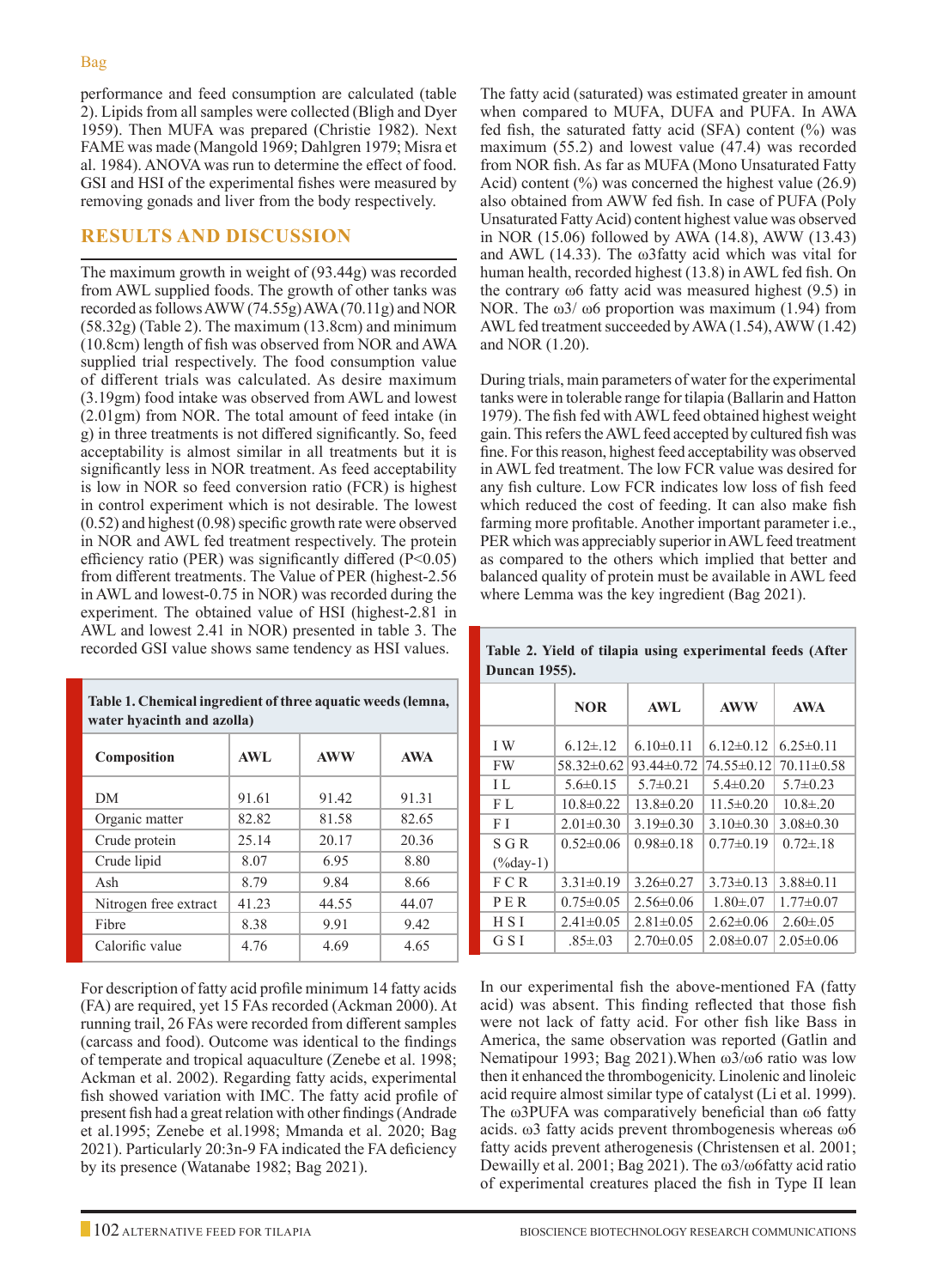fish category. In the present trial, fish fed with AWL feed shows the tendency of increasing ω3 FAs. This increasing tendency of ω3FAs enhanced value of ω3/ω6 ratio which provides health benefits to human particularly heart patients (Bag 2021).

**Table 3. Fatty acid profile of NOR, AWL, AWW and AWA fed fish** 

| Composition            | <b>NOR</b> | <b>AWL</b>     | <b>AWW</b> | <b>AWA</b>       |
|------------------------|------------|----------------|------------|------------------|
| <b>SFA</b>             |            |                |            |                  |
| 13:0                   | 4.1        | 2.7            | 4.3        | 3.7              |
| 14:0                   | 2.0        | 1.2            | 2.0        | 1.5              |
| 16:0                   | 31.0       | 28.9           | 28.9       | 30.6             |
| 17:0                   | 0.98       | 2.1            | 2.8        | 2.3              |
| 18:0                   | 7.9        | 9.0            | 8.9        | 8.4              |
| 20:0                   | 0.5        | 0.3            | 00         | 0.5              |
| 22:0                   | 0.3        | 8.1            | 7.8        | 6.8              |
| 24:0                   | 0.7        | 1.1            | 1.6        | 0.5              |
| $\Sigma$ SFA           | 47.4       | 54.4           | 54.4       | 55.2             |
| Monoene                |            |                |            |                  |
| 14:1                   | 0.8        | 0.5            | 0.7        | 0.5              |
| 15:1                   | 0.2        | 0.1            | 0.3        | 0.4              |
| 16:1                   | 7.6        | 7.8            | 7.9        | 7.9              |
| 17:1                   | 0.4        | 0.9            | 1.0        | 1.1              |
| 18:109                 | 12.7       | 12.1           | 12.6       | 14.0             |
| $20:1\omega9$          | 1.2        | 1.3            | 1.6        | 0.8              |
| $22:1\omega11$         | 1.4        | 0.6            | 0.7        | 0.7              |
| 24:1                   | 1.6        | 2.1            | 2.1        | 1.4              |
| Tot.MUFA               | 25.9       | 25.4           | 26.9       | 26.8             |
| Dien                   |            |                |            |                  |
| 16:02                  | 1.1        | 0 <sub>0</sub> | 1.3        | 1.4              |
| 18:2n6                 | 5.9        | 4.8            | 4.5        | 4.7              |
| 20:02                  | 00         | $00\,$         | $00\,$     | 2.3              |
| Tot. DUFA              | 7.0        | 4.8            | 6.1        | 5.3              |
| Poly                   |            |                |            |                  |
| 18:3n6                 | 1.2        | 1.4            | 1.1        | 1.3              |
| 18:3n3                 | 2.0        | 3.0            | 3.4        | 2.9              |
| $20:3\omega$           | 1.2        | 1.1            | 0.8        | 1.1              |
| $20:3\omega3$          | 0.06       | 0.03           | 0.03       | 0.1              |
| 20:4ω6                 | 0.98       | 0.9            | 0.5        | 1.8              |
| $20:5\omega3$          | 1.7        | 1.9            | 1.4        | 1.1              |
| $21:5\omega3$          | 0.6        | 0.1            | 0.1        | 1.3              |
| $22:5\omega$ 6         | 0.3        | 0.1            | 0.3        | 1.1              |
| $22:5\omega3$          | 2.7        | 2.0            | 1.9        | $2.\overline{3}$ |
| 22:6n3                 | 5.5        | 4.8            | 4.9        | 4.9              |
| $\Sigma$ PUFA          | 15.06      | 15.40          | 13.43      | 14.8             |
| Total @3               | 11.22      | 13.80          | 11.62      | $\frac{1}{4.6}$  |
| Total @6               | 9.5        | 7.1            | 7.4        | 7.5              |
| $\omega$ 3/ $\omega$ 6 | 1.20       | 1.94           | 1.43       | 1.54             |

# **CONCLUSION**

The findings of the present study has shown that generally aquatic weeds create different severe problems in water bodies. By using these non-conventional sources, the rapid growth of those unwanted weeds must be controlled to some extent. It created local employment generation and reduced the cost of fish feed. The feed prepared from aquatic weeds particularly Lemna (*Lemna minor*) enhanced yield as well as production.Feeds prepared by using aquatic weeds by magnifying ω-3PUFA in carcass get better value of fish

## **ACKNOWLEDGEMENTS**

The help and support for conducting the experiment has been provided by Dr. Samir Kumar Mukherjee, the Principal, Bankura Sammilani College, Bankura, West Bengal, India.

**Conflict of Interests:** Author declare no conflict of interests to disclose.

**Data Availability Statement:** The database generated and /or analysed during the current study are not publicly available due to privacy, but are available from the corresponding author on reasonable request.

### **REFERENCES**

Ackman R.G., Mcleod C., Rakshit S., et al. (2002). Lipids and fatty acids of five freshwater food fishes of Indian. J. Food Lipids 9:127– 145.

Andrade A.D., Rubira A.F., Matsuhita M., et al. (1995). W3 fatty acids in freshwater fish from South Brazil. J. Am. Oil Chem. Soc. 72, 1207-1210.

AOAC (1990). Official Methods of Analysis of the Association of Official Analytical Chemists. Helrich K. (Ed.) 15 edn, Arlington, VA, USA.

Ballarin J.D. and Hatton J.D. (1979). Tilapia: A Guide to their Biology and Culture in Africa. Stirling University, Stirling, UK. 174 pp.

Bag M. P. (2021). Use of Sericulture byproduct as feed for tilapia, *Oreochromis niloticus*, Bioscience Biotechnology Research Communications Vol 14 No (2):622-627.

Bardach J.E., Ryther J.H. and MeLarney W.O. (1972). The Farming and Husbandry of Freshwater and Marine Organisms, Aquaculture:Wiley Interscience, New York.

Bligh E.G., and Dyer W.J. (1959). A rapid method of total lipid extraction and purification. Can. J. Biochem. Physiol. 37, 911-917.

 Cengiz E.I., Unlu E., and Bashan M. (2003). The effect of dietary fatty acids on the fatty acid composition in the phospholipids fraction of *Gambusia affinis*. Turkish J. Biol. 27, 145–148.

 Chakrabarty D., Das S.K., Das M.K., et al. (2010). Assessment of Vermicompost as Direct Application Manure in Fish Farming Ponds. Turkish J. Fisheries Aquat. Sci. 10: 47-52.

 Christensen J.H., Skou H.A., Fog L., et al. (2001). Marine ω3fatty acids, wine intake, and heart rate variability in patients referred for coronary angiography. Lipids Circulation, 103: 65.

 Christie, W.W. (1982). In Lipid Analysis. Pergamon Press, Oxford (England) (2).

Dahlgren B.T. (1979). Effects of population density on